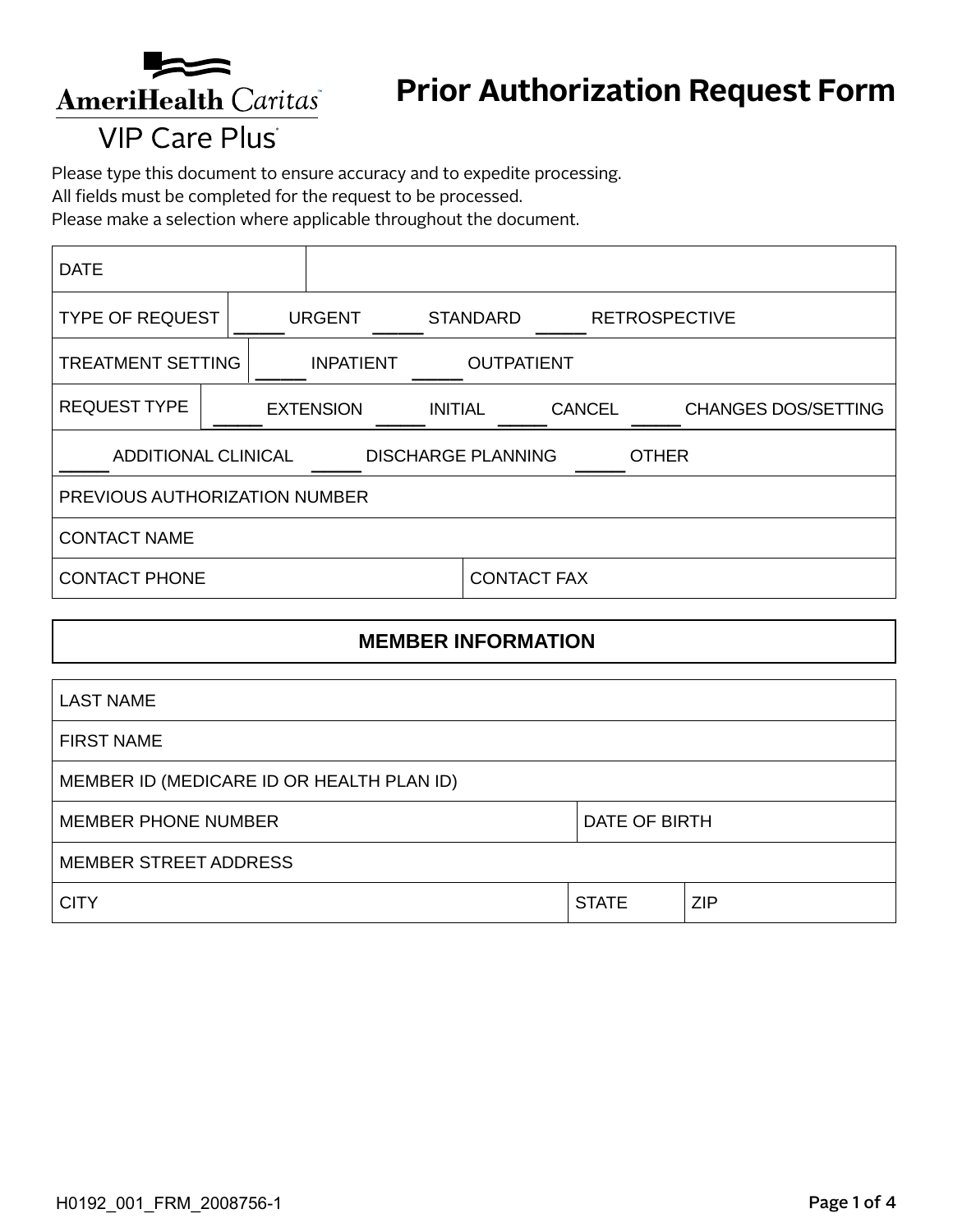

#### **PROVIDER INFORMATION**

| <b>PROVIDER NAME</b>                                   |                            |                  |            |  |  |
|--------------------------------------------------------|----------------------------|------------------|------------|--|--|
| <b>PROVIDER TIN</b>                                    | PROVIDER NPI               |                  |            |  |  |
| <b>PROVIDER PHONE NUMBER</b>                           | PROVIDER FAX NUMBER        |                  |            |  |  |
| PROVIDER STREET ADDRESS                                |                            |                  |            |  |  |
| <b>CITY</b>                                            |                            | <b>STATE</b>     | <b>ZIP</b> |  |  |
| PROVIDER STATUS<br><b>PAR</b><br>NON PAR               | IN CREDENTIALING           |                  |            |  |  |
| <b>FACILITY NAME</b>                                   |                            |                  |            |  |  |
| <b>FACILITY TIN</b>                                    | <b>FACILITY NPI</b>        |                  |            |  |  |
| <b>FACILITY PHONE NUMBER</b>                           | <b>FACILITY FAX NUMBER</b> |                  |            |  |  |
| <b>FACILITY STREET ADDRESS</b>                         |                            |                  |            |  |  |
| <b>CITY</b>                                            |                            | <b>STATE</b>     | <b>ZIP</b> |  |  |
| <b>PROVIDER STATUS</b><br><b>NON PAR</b><br><b>PAR</b> |                            | IN CREDENTIALING |            |  |  |
| REFERRING PHYSICIAN NAME (IF DIFFERENT FROM ABOVE)     |                            |                  |            |  |  |
| <b>REFERRING PHYSICIAN TIN</b>                         |                            |                  |            |  |  |
| <b>REFERRING PHYSICIAN NPI</b>                         |                            |                  |            |  |  |
| REFERRING PHYSICIAN PHONE NUMBER                       |                            |                  |            |  |  |
| REFERRING PHYSICIAN FAX NUMBER                         |                            |                  |            |  |  |
| REFERRING PHYSICIAN STREET ADDRESS                     |                            |                  |            |  |  |
| <b>CITY</b>                                            |                            | <b>STATE</b>     | <b>ZIP</b> |  |  |
| <b>PAR</b><br><b>NON PAR</b><br>PROVIDER STATUS        |                            | IN CREDENTIALING |            |  |  |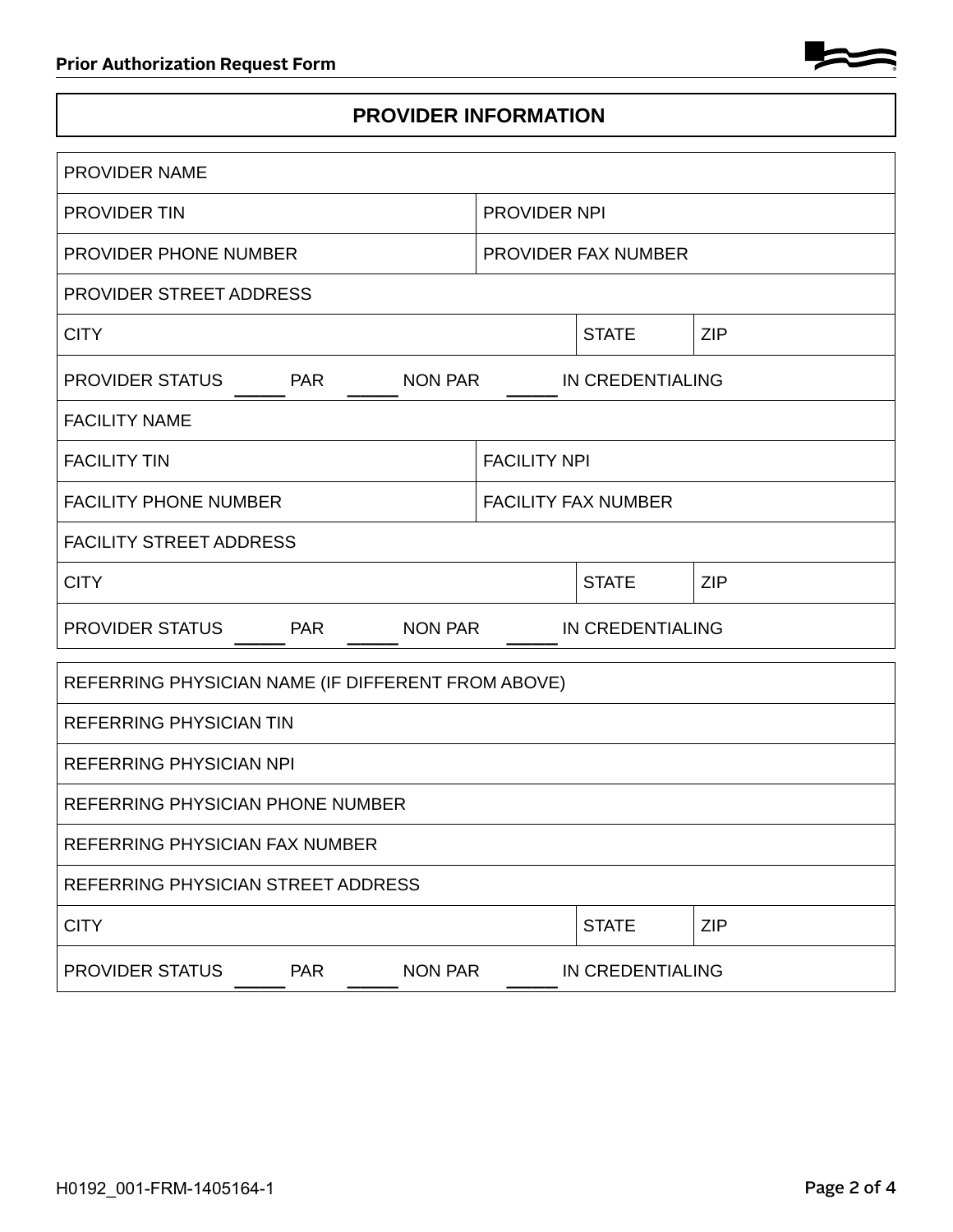

#### **MEDICAL SECTION**

# **DIAGNOSIS CODE**

| <b>PROCEDURE</b><br><b>CODE</b> | <b>START</b><br><b>DATE</b> | <b>END</b><br><b>DATE</b> | <b>NUMBER OF</b><br><b>UNITS</b> | <b>CODE DESCRIPTION</b> |
|---------------------------------|-----------------------------|---------------------------|----------------------------------|-------------------------|
|                                 |                             |                           |                                  |                         |
|                                 |                             |                           |                                  |                         |
|                                 |                             |                           |                                  |                         |
|                                 |                             |                           |                                  |                         |
|                                 |                             |                           |                                  |                         |
|                                 |                             |                           |                                  |                         |
|                                 |                             |                           |                                  |                         |
|                                 |                             |                           |                                  |                         |
|                                 |                             |                           |                                  |                         |
|                                 |                             |                           |                                  |                         |